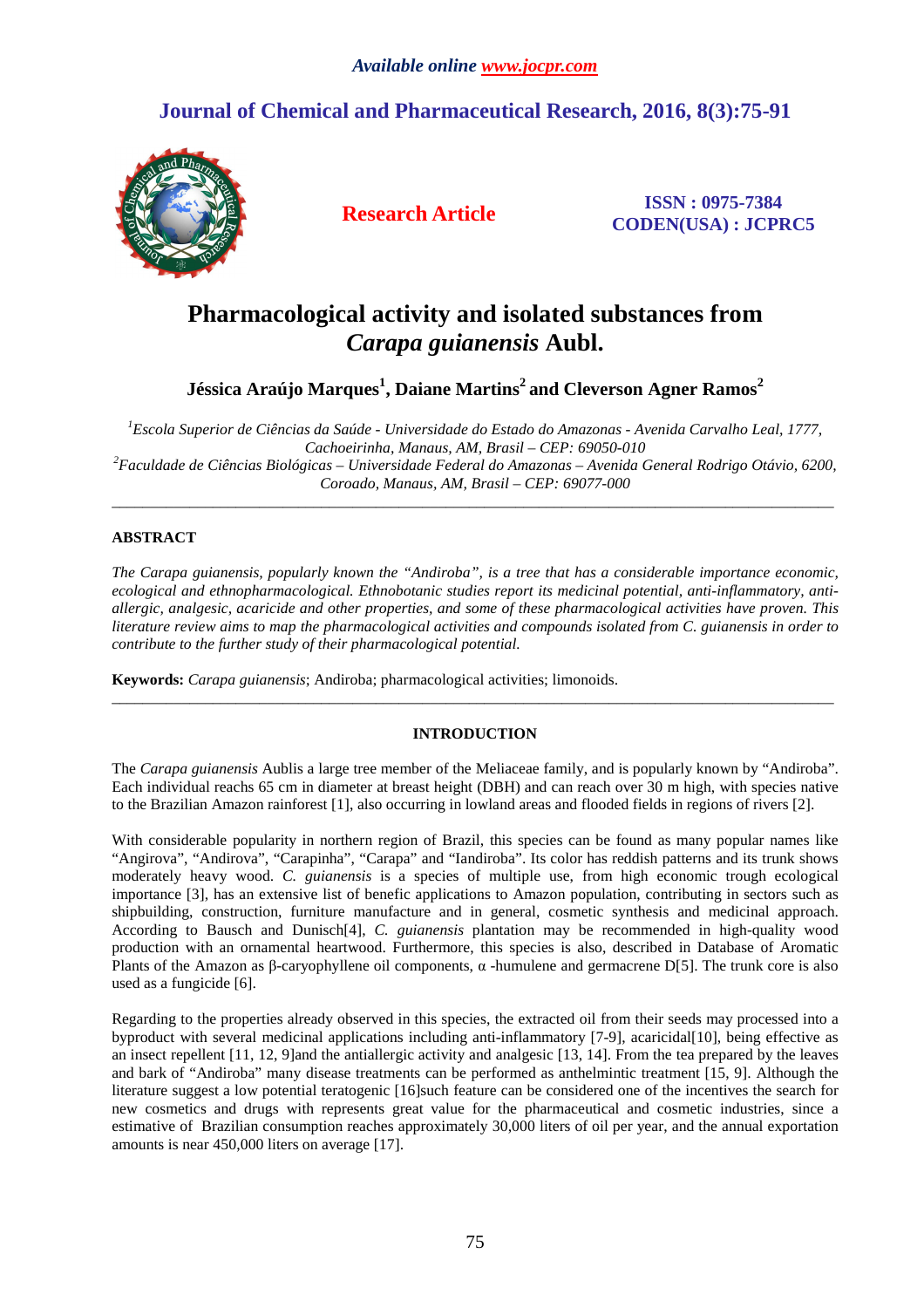This review aims in a survey about information of the pharmacological activities of *C. guianensis* described in the literature. Such information will provide a significant data about the main activities found in this species.

\_\_\_\_\_\_\_\_\_\_\_\_\_\_\_\_\_\_\_\_\_\_\_\_\_\_\_\_\_\_\_\_\_\_\_\_\_\_\_\_\_\_\_\_\_\_\_\_\_\_\_\_\_\_\_\_\_\_\_\_\_\_\_\_\_\_\_\_\_\_\_\_\_\_\_\_\_\_

#### **EXPERIMENTAL SECTION**

The synthesis of this study was performed through surveys of updated information and showed in the form of literature review.

Scientific data were obtained through researches within data sources such as Science Direct, Pubmed, Scielo, Public Domain and SciFinder, using English, Portuguese and Spanish terms. To select relevant studies from those databases the most common keywords used were: "*Carapa guianensis"*, "anti-allergic", "anti-inflammatory", "analgesic", "acaricide", "larvicide", "anti-plasmodial", "anti-inflamatório", "antialérgica", "analgésica", "acaricida", "larvicida" and "antimalárica". The literature review has been conducted by searching published studies on following fields: ethnobotany, phytochemical and pharmacological activities of *Carapa guianensis* with a full qualitative data.

#### **RESULTS AND DISCUSSION**

Isolated substances obtained from *C. guianensis*

According to the literature, substances called limonoids were isolated from andiroba tree, belonging to four subclasses: tetranortriterpenoids (TNTP) [13], carapanolides A-X [19-23], andirolides A-Y [24-27], e guianolides A-B [28].

In the group of tetranortriterpenoids, isolated from their seeds have already been structurally characterized in 6 substances: 6a-acetoxigedunine, 7-desacetoxine-7-oxogedunine, andirobin, metilangolensate, 6- Aacetoxiepoxaazadiradione e gedunine (Fig 1) [13]. The authors suggest that these compounds may have biological activity such as anti-allergic activity, anti-inflammatory, analgesic, and antimalarial.

Another study was conducted in order to quantify the limonoids present in the commercial oil of andiroba using CLAE/DAD, their results showed that the limonoid 7-desacetoxina-7-oxogedunina was present as the major component (2,48 mg/g) [18].

Furthermore, several limonoids were isolated from the seeds and they are belonging to the group of carapanolides A-X (Fig. 2)[19-23]. The carapanolides A have moderate activity against leukemia cell lines L1210 (IC50 8,7 µM)[19].The carapanolides C, E and I exhibited moderate activity against leukemia cell lines P388(IC50 of 17,9 µM in C, IC50 of 15,8 µM in I) andL1210 (IC50of 13,3 µM in C, IC50of 18,1 µM in E, IC50 of 16,9 µM in I),while the carapanolides D exhibited a strongly inhibitory effect on the leukemia lines HL-60 (IC50 11,0 µM), the carapanolides F showed inhibitory activity only in cells L1210 (IC50 15,9 µM) and carapanolides I have showed moderate cytotoxic activity on all these cell lines [20]. The carapanolides J, may already be a potential inhibitor of nitric oxide (substance responsible for regulation of blood pressure) [21].

The andirolides A-Y were isolated limonoidsfrom "Andiroba" flowers (Fig. 3)[24-27]. The andirolides A exhibited significant cytotoxic activity against leukemia cell lines P388, HL-60, L1210 and KB (IC50 of 3.3, 19.4, 16.7, 11.4 µM), while the andirolides G (IC50of 14.4, 16.1, 27.0, 29.3 µM) have moderate cytotoxic activity [24]. The andirolides H have antimalarial activity against *Plasmodium falciparum* (EC50 4.0x 10^-6) [25]. The andirolides S and T showed significant cytotoxicity to cells lines P388 (IC50 of 1,4  $\mu$ M in S; 1,8  $\mu$ M in T) and HL-60 (IC50 of 1,3 µM in S and T) [26].

Substances of guianolides A-B (Fig. 4) were isolated from "Andiroba" seeds and their structures were established by spectroscopic analysis. In a first analysis the guianolides A-B were examined using cell lines P388, HJ-60, L1210, and guianolides A showed low activity against cells lines P388 (IC50 de 33,7  $\mu$ M), but guianolides B are inactive against all these cell lines [28].

#### Anti-allergic activity

Anti-allergic potential of the extracted oil from the seeds of *C. guianensis* was evaluated by bioassay. Such bioassay were performed by used of the oil directly and also 6 fractions of tetranortriterpenoids (TNTP) isolated from the seeds. According to the results, the TNT particularly inhibit production of prostaglandin E², a characteristic substance found in pulmonary inflammation and antigenic processes. As, decreases the levels of histamine and ovalbumin substances, these are the main substances responsible for anti-allergic processes[8].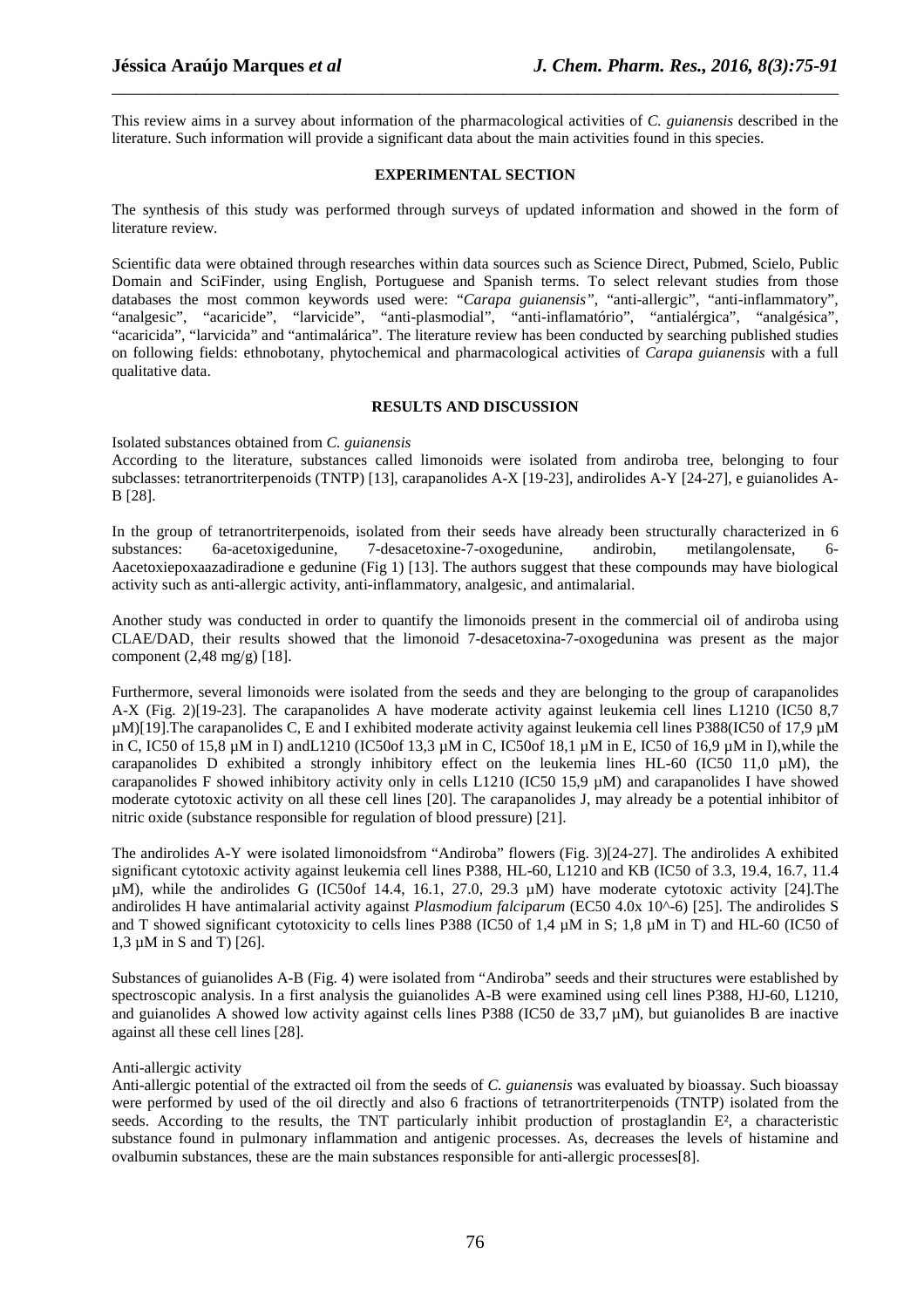Another laboratorial tests using fractions containing tetranortriterpenoids (TNTP) isolated from the extracted oil from seeds of *C. guianensis* demonstrate high allergen potential. Regarding such contribution into allergic process, Penido [14],performed methodologies by 6 types of isolated TNTP already structurally characterized as following, 6a-acetoxigedunine, 7-desacetoxina-7-oxogedunine, andirobina, metilangolensate, 6Aacetoxiepoxaazadiradione e gedunine. Applied in biological assays, an intrathoracic injection of ovoalbuminin order to induce pleuritis and antigenic inflammation in mice, followed by ELISA assays and procedure of cytometry fractions flow withdrawn from the body induced with allergies, practices used to assess the levels of antibodies which consist the hyperalgesic response. The results showed to be effective at the inhibition ofthe leukocytes accumulation as well the eosinophils. Futher more, the final conclusion leads that isolates TNTPs as good drug candidates as they effects on the inhibition of eotaxin synthesis and eosinophilia allergic [14].

\_\_\_\_\_\_\_\_\_\_\_\_\_\_\_\_\_\_\_\_\_\_\_\_\_\_\_\_\_\_\_\_\_\_\_\_\_\_\_\_\_\_\_\_\_\_\_\_\_\_\_\_\_\_\_\_\_\_\_\_\_\_\_\_\_\_\_\_\_\_\_\_\_\_\_\_\_\_

Ferraris and collaborators [29]have found that TNTP gedunine its allergen because of its ability to modulate T cell activation and trafficking in the airways, because the T cells are involved in allergic processes.

In order to elucidate the mechanisms by which TNTPs exhibit their anti-allergic effects, as well to identify bioactive compounds TNTPs fractions, Ferraris and collaborators[30] demonstrated that TNTPs inhibit the migration of eosinophils, and the activation of lymphocytes T.

#### Anti-inflammatory activity

Tests made from induction of arthritis also have been made in order the evaluate of TNTPs, isolated from seeds of *C. guianenses*, as an anti-inflammatory substances. The tests that induce arthritis consists on the injection of Zymosan in intra-articular spaces of Swiss mice, and control of inflammation for the following 20 days, established by increasing the diameter of the structures and the presence of estimulated cytokine in the inflammatory process. The later fractions containing TNTP, caused a reduction in cytokine production and inhibition of zymosan-induced arthritis indicating the TNTP as anti-inflammatory potential [8].

#### Analgesic activity

To evaluate the analgesic activity, Penidoand collaborators[13], have tested the TNTP and the oil from *C. guianenses*, in a role of inhibition the inflammatory fluid in the pulmonary lesions, as well as inhibition of induced edema. TNTP decreases the levels of the substances used in the tests (ovalbumin and histamine), this is considered the main substance in the observed painkillers processes.

#### Larvicidal activity against *Aedes* mosquitoes.

Evaluation of the larvicidal effect of *C. guianensis* in mosquitoes Silva [31], used "Andiroba" seeds against a sylvatic F1 progeny and a laboratory-colonized population of *Aedesalbopictus* (Skuse).Under these conditions, the results showed a significant mortality.

In another study aiming to determine insecticidal activity of different native medicinal plants in Brazil, the oil extracted from *C. guianenses* showed larvicidal activity against *A. aegypti*[12].

A third study evaluated the larvicidal activity for 2 strains of *A.aegypti*, which are: GCZ strain larvae and Rockefeller lineage larvae. Comparison of the 2 strains of *A. aegypti* in the present study demonstrated significant variation in the susceptibility of larvae to "Andiroba" oil[32].

To evaluated larvicidal activity oil of *C. guianensis* and *Copaifera*sp. Another study evaluated on wild populations of *A.aegypti* larvae. The effectiveness of oils on larval mortality was directly related to the increase of temperature, indicating a potential larvicidal activity in populations of *A. aegypti* from the wild[33].

To evaluate the larvicidal activity of *Azadirachta indica*, *Melaleuca alternifolia*, *Carapa guianensis* essential oils and fermented extract of *Carica papaya* against *A.aegypti.* Were experimented and performed in triplicate, which the larvae were exposed for 24h with the compound of essential oils and fermented extract in different concentrations (50, 25 and 12.5%), which were all effective. Thus, the combination of the three oils and fermented extract can be used in *A. aegypti* Liverpool third larvae stage control programs [34].

#### Antiplasmodial activity

The antiplasmodial activity of "Andiroba" oil is due to the presence of limonoids, which gedunine has a higher antimalarial potential. This was evaluated using 2 clones of *Plasmodium falciparum*, one having sensitivity to chloroquine (W2) and the other one presenting chloroquine resistance (D6). Their findings showed effective activity even in low concentrations for clone of *P. falciparum* resistant to chloroquine W2(CI5020ng/mL) [35].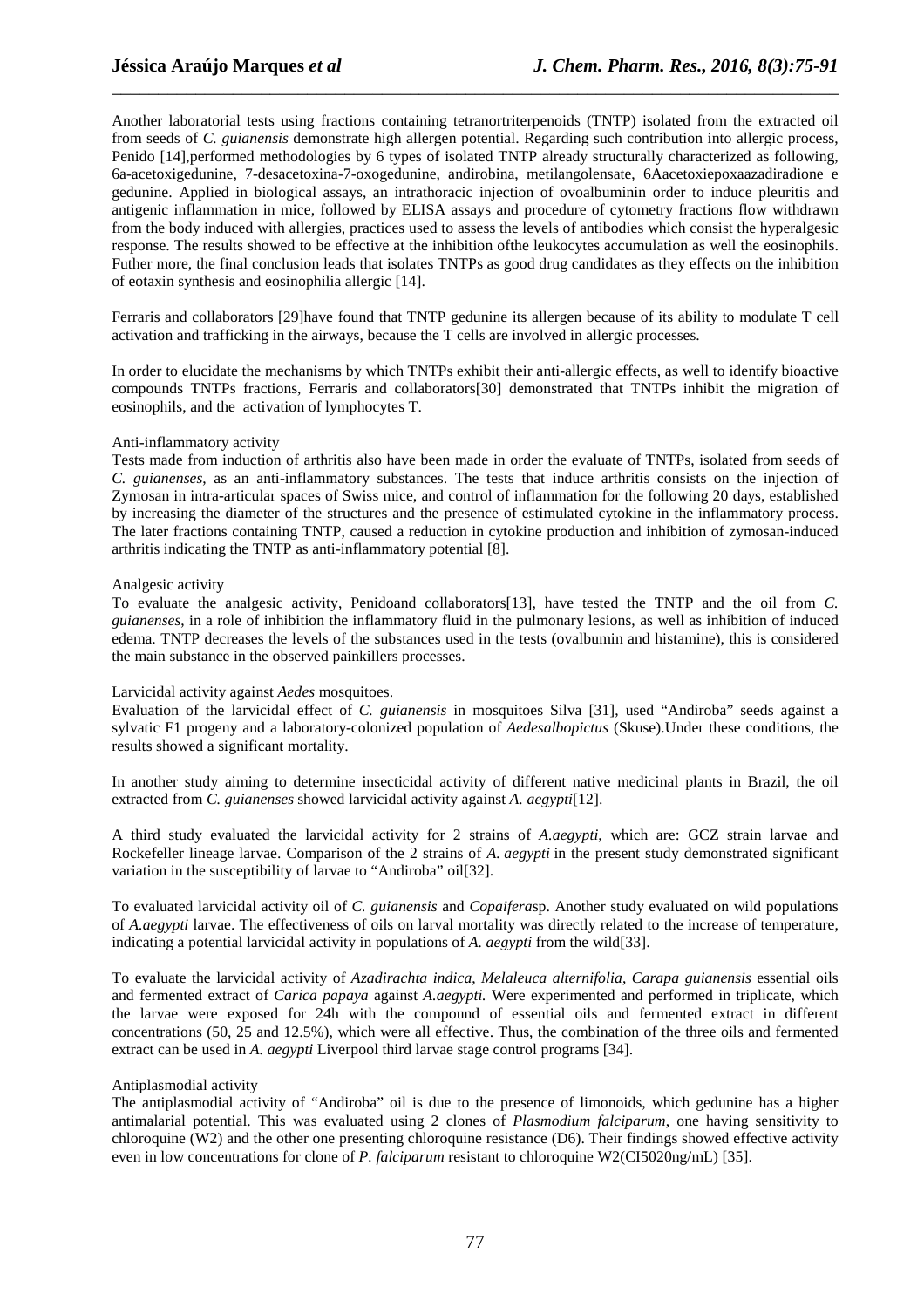Miranda Júnior[36], in the search for new antimalarial activity submitted the crude oil and its fractions to *in vitro* tests with clones of *Plasmodium falciparum* W2 andDd2. In this test, the oil showed antiplasmodial activity at concentrations of 0.82 ng/ml and 8.2 ug/ml, having a inhibition of W2 clone 100% and 71% after 72h exposure Dd2 respectively. For the fraction with the concentration of 3.1 mg/mL to the clone W2,the inhibition was 100% and 82% to Dd2 after 72h exposure. Thus indicating that the activity is time dependent, because the longer exposed to oil, the greater the activity.

\_\_\_\_\_\_\_\_\_\_\_\_\_\_\_\_\_\_\_\_\_\_\_\_\_\_\_\_\_\_\_\_\_\_\_\_\_\_\_\_\_\_\_\_\_\_\_\_\_\_\_\_\_\_\_\_\_\_\_\_\_\_\_\_\_\_\_\_\_\_\_\_\_\_\_\_\_\_

Fractions rich in limonoids were submitted to bioassays using W2 and Dd2 strains of *P. falciparum*. The results showed the traditional use of "Andiroba" oil as antimalarial, which additionally showed not be toxic in bioassays conducted on mice [37].

Pereira and collaborators [38] demonstrated that 6α-acetoxigedunine TNTP is a natural product abundant in seeds of *C. guianensis* and exhibit significant anti-malarial properties.

#### Acaricide activity

To evaluate in vitro effectiveness of the andiroba oil on engorged females of *Boophilus microplus*, which were collected manually from bovines naturally infested there were tested different dilutions of the oil in order to investigate the biological activity of the product. The result have been demonstrated on engorged females by the mortality reduction of the oviposition, in this case, with infertile eggs, revealing the promising use of the phytotherapic product on the control of *B. microplus*[39].

To assess the activity of "Andiroba" oil on engorged female *Rhipicephaluss anguineus* and *Anocent ornitens*, which were manually collected from horses and dogs naturally infested. This test showed similar results to that described above, demonstrating efficacy of 100% on both species in all the dilutions tested. Further more the potential use of "Andiroba" extract against these parasites [10].

For the search to an alternative way to control ticks, the "Andiroba" oil as its potential action on engorged females of *R. sanguineus* were analyzed. The findings has suggested to be a great acaricide, bringing benefits similar to synthetic miticides, but with less risk of contamination to the environment and the health of the host[40].

The acaricide activity was also assessed using an *in vitro* study, applying "Andiroba" four dilutions (100, 50, 25 and 10%) in distilled water on *Felicola subrostratus* (parasitic lice cats). After the test, the insects remained at room temperature and observed by 72 h, presenting 100% mortality of the insects in the first hour at concentrations 100% and 50% and in the third hour at concentrations of 25% and 10%. Based on these results, the use of oil is possible in control of *F. subrostratus*[41].

Roma and collaborators [42, 43]conducted research in order to reiterate the effectiveness of the "Andiroba" oil for the control of engorged females of *R. sanguineus*, indicating its action in inducing apoptotic death of brain nerve tissue parasite.

#### Insecticidal activity

The study by Alessandra and collaborators[44]were have been tested the insecticidal activity of *C. guianenses* on ants of the genera *Atta sexdensrubropilosa*. The ants were taken from laboratory nests distributed in Petri dishes under an artificial diet consisting of glucose and the addition of limonoids for the experimental group, and one diet with glucose and adding solvent to the control group. According to the results, the average survival was 50%, with a moderate insecticidal activity.

#### Healing activity

In order to evaluate the ethanolic extract obtained from leaves of *C. guianensis* were tested for antibacterial and healing activity using excision and incision in rats. Although the cure rate were measured by the rate of wound contraction, epithelialization period, rupture strength of the skin, weight granulation tissue, there was observed a lack of antibacterial activity, but this extract showed slight healing activity, thus indicating the potential application of *C. guianensis* in wound healing [45].

Using the hydro-alcoholic extract of *C. guianensis* oil in rats male adults (*Rattusnorvegicus albinus* and *Rodentia Mammalia*), Wistar, underwent the same surgical procedure (injury and suture the stomach).It was noted that all animals have been showed good abdominal wound healing of gastric tissue, without infection and dehiscence, demonstrating that the use of hydro-alcoholic extract promoted the healing of the stomach of rats[46].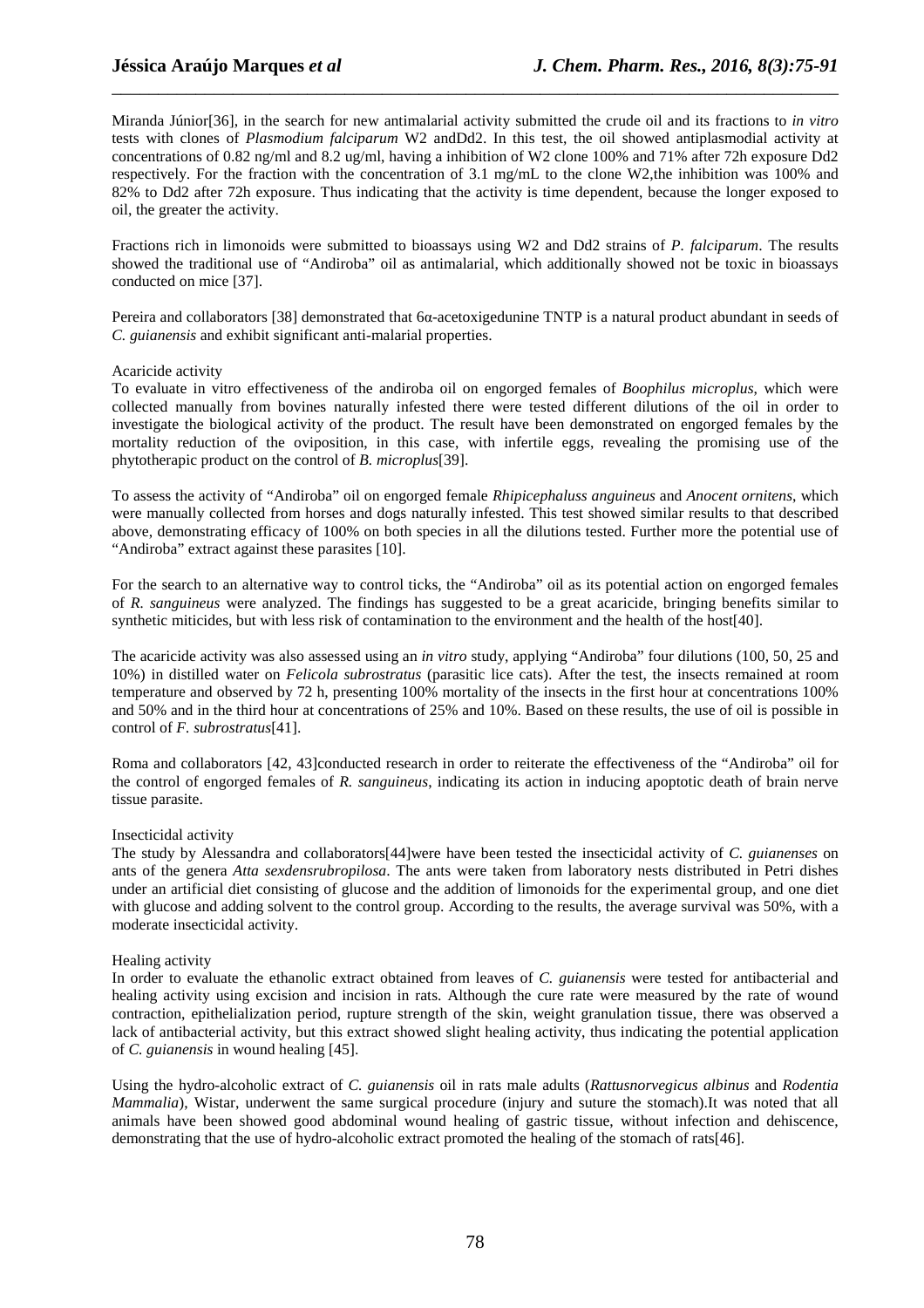#### Anti-trypanosomal activity

In order to investigate the *in vitro* susceptibility of *Trypanosoma evansi* to essential oils of "Andiroba" and "Aroeira", Baldissera and colleagues [47] conducted tests using pure oil in the following concentrations, 0.5%, 1.0% and 2.0% and nanoemulsions oil at the concentrations of 0.5% and 1.0%. After 6hof exposure none of the parasites observed were alive to the essential oil tested, showing a high activity against *T. evansi in vitro*.

\_\_\_\_\_\_\_\_\_\_\_\_\_\_\_\_\_\_\_\_\_\_\_\_\_\_\_\_\_\_\_\_\_\_\_\_\_\_\_\_\_\_\_\_\_\_\_\_\_\_\_\_\_\_\_\_\_\_\_\_\_\_\_\_\_\_\_\_\_\_\_\_\_\_\_\_\_\_

#### Patents

*Carapaguia nenses*as a potential specie to pharmaceutical and biological interest since its various uses have been allowing an obtaintation of some cosmetic and medical patents. Among the cosmetic patent, four were deposited in Brazil by M. de Castro del Castillo, each cosmetic formulated with the oil of "Andiroba": shampoo, conditioner cream, soap and moisturizing [48]. In Japan, there is a patent for a body lotion and the other for preventing gray hair [49, 50]. Among the medicinal patents, a repellent [51] and a pharmaceutical formulation with oil of 'Andiroba" for treating allergic [52] were deposited by FIOCRUZ. In Brazil, it was also deposited 2 topical formulations, an antiinflammatory [53] and one for the treatment of vitiligo [54].There is a third patent deposited in Brazil it is the repellent action "Andiroba" oil and eucalyptus oil [55].

Another patent deposited in various countries, except Brazil, uses the "Andiroba" chestnut extract in topical formulations to prevent cellulite[56, 57].

#### **DISCUSSION**

According to the literature, it can be noted that there are numerous articles that testify a popular use of "Andiroba" in pharmaceutical treatments. Graphic 1 quantifies the described items and their perspective activities.

Among the work described, can b observed that isolates fractions of "Andiroba" oil containing tetranortriterpenoids demonstrated high bioactive potential regarding anti-allergic activities, analgesic, anti-inflammatory and antimalarial drugs, as shown in Table 1.



**Graphic 1. Index of described activities** 

However, other substances extracted from the seeds and andiroba flowers, known as carapanolides, andirolides and guianolides, were discovered recently and preliminary studies have shown positive cytotoxic activity (Table1), thus indicating a need for more studies to prove possible antitumor activities and even a discovery of new pharmacological activities.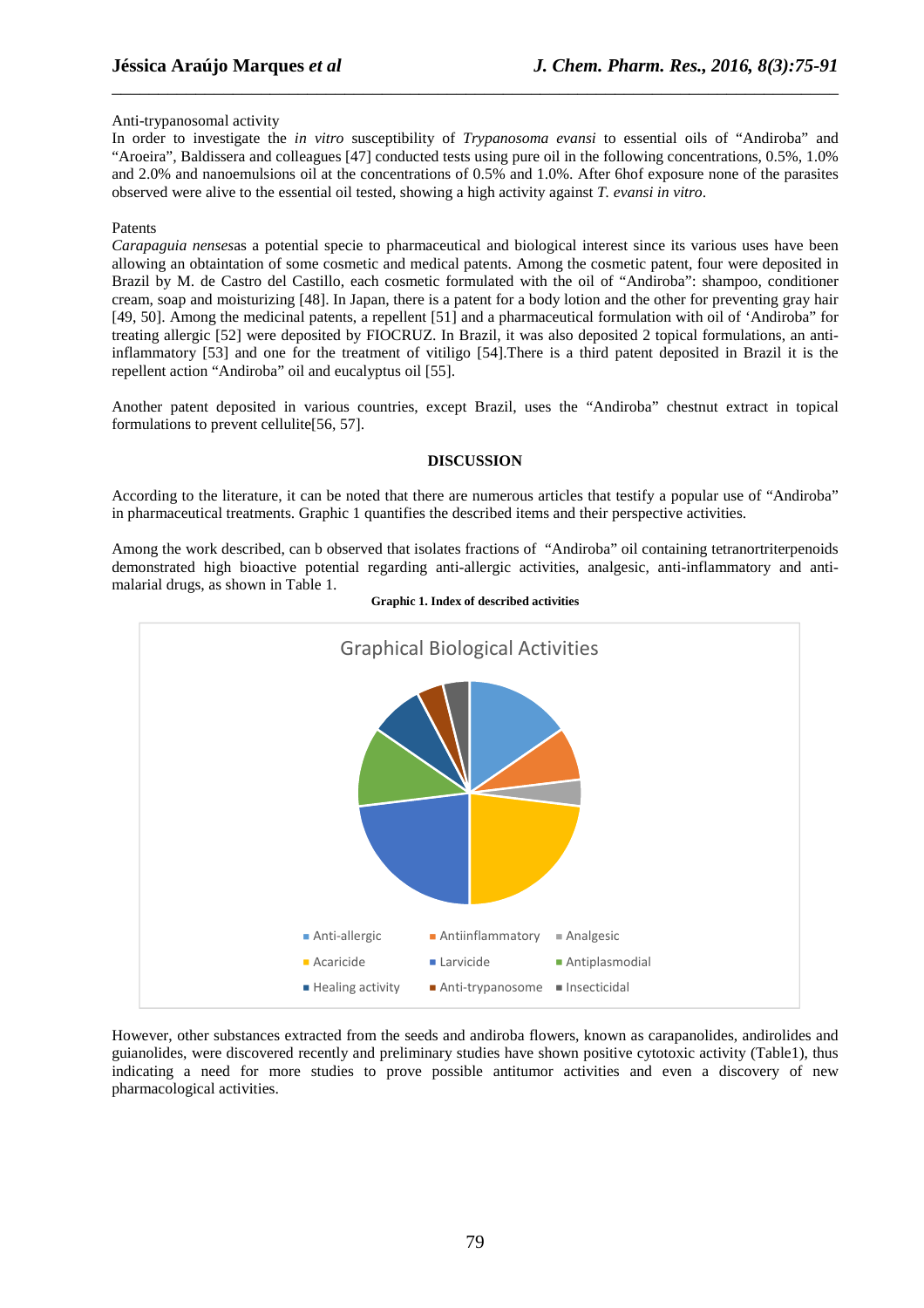| <b>Biologicalactivity</b>                              | <b>Chemicalclass</b> | <b>Substance</b>                 | Reference        |
|--------------------------------------------------------|----------------------|----------------------------------|------------------|
| Anti-allergic/ Antiinflamatory/ Analgesic              | <b>TNTP</b>          | 6a-acetoxigedunine               | [13, 8]          |
| Anti-allergic/Antiinflamatory/Analgesic                | <b>TNTP</b>          | 7-desacetoxine-7-oxogedunine     | [13, 8]          |
| Anti-allergic/Analgesic                                | <b>TNTP</b>          | Andirobin                        | [13, 14]         |
| Anti-allergic/Analgesic                                | <b>TNTP</b>          | Metil angolensate                | [13, 14]         |
| Anti-allergic/Analgesic                                | <b>TNTP</b>          | 6Aacetoxiepoxaazadiradione       | [13, 14]         |
| Anti-allergic/Antiinflamatory/Antiplasmodial/Analgesic | <b>TNTP</b>          | Gedunine                         | [13, 14, 29, 35] |
| CytotoxicActivity                                      | Carapanolides        | Carapanolides A, C, D, E, F, e I | [19, 20, 21]     |
| Anti-hypertensive                                      | Carapanolides        | Carapanolides J                  | [21]             |
| CytotoxicActivity                                      | Andirolides          | Andirolides A, G, S e T          | [24, 26]         |
| Antiplasmodial                                         | Andirolides          | Andirolides H                    | [25]             |
| CytotoxicActivity                                      | Guianolides          | Guianolides A                    | [28]             |







 $17\beta$ -hidroxiazadiradione



7-deacetoxi-7oxogedunine



6α-acetoxi-gedunine



Deacetilgedunine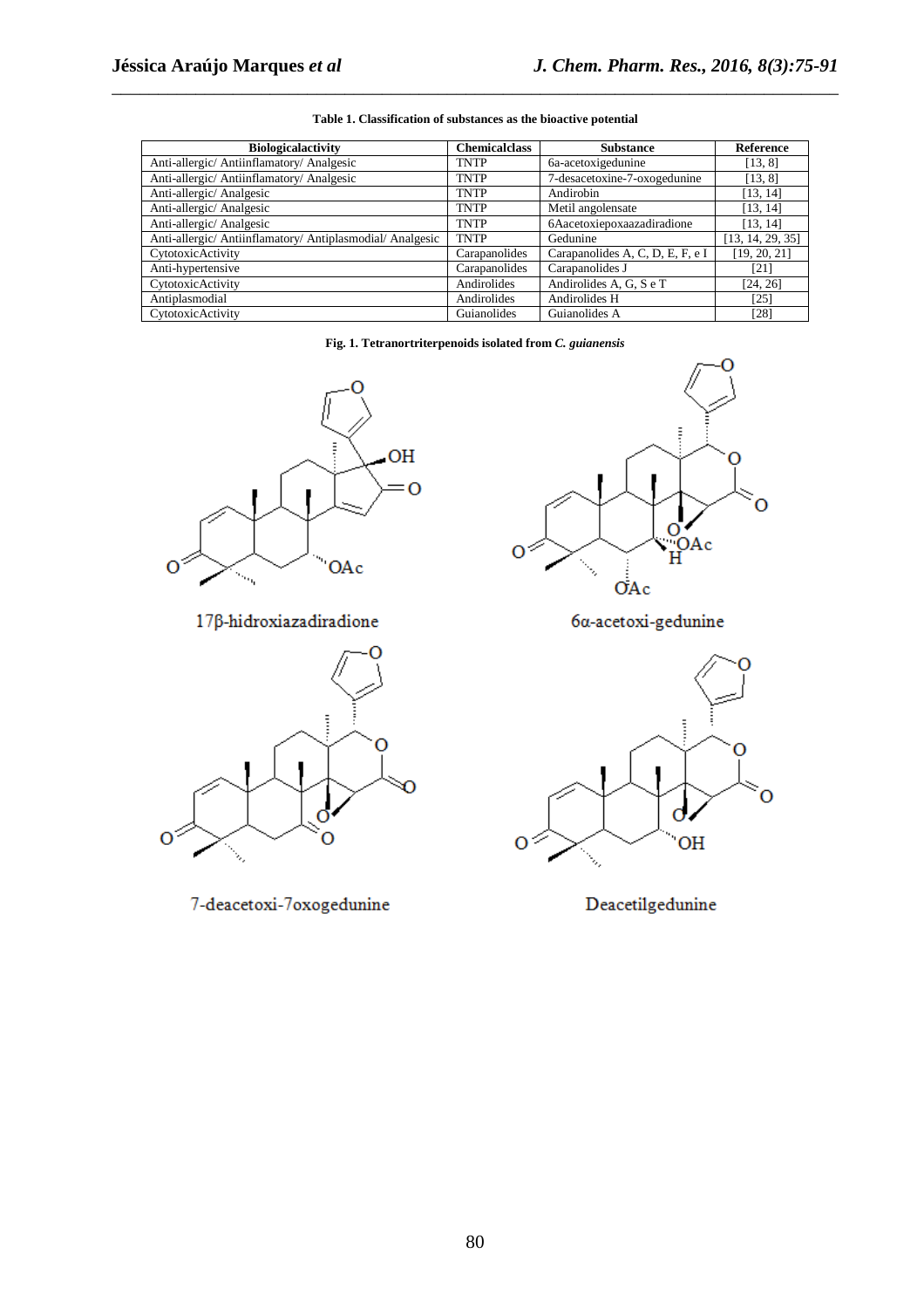

Structure of Carapanolides A and B.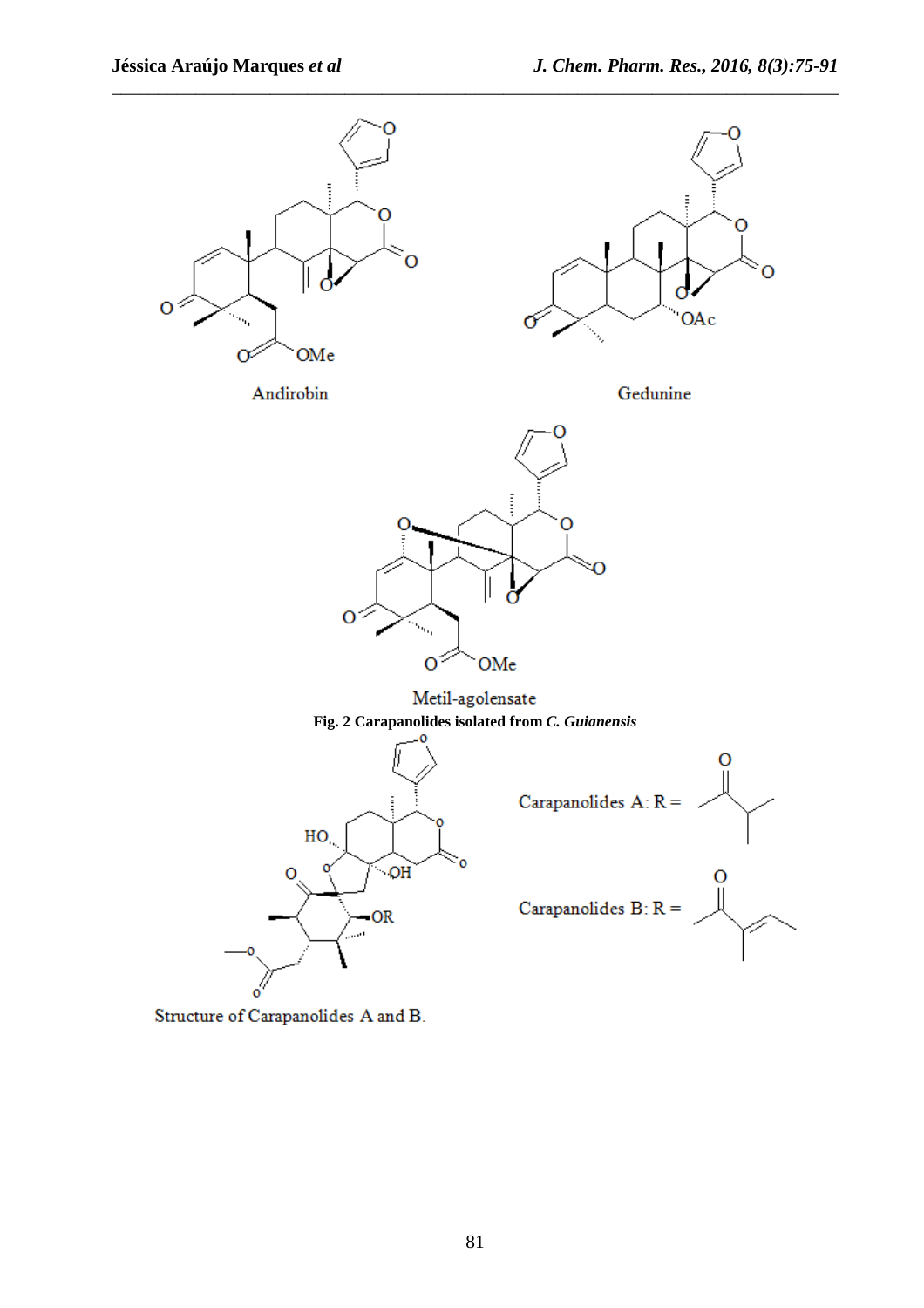



Carapanolides D



Carapanolides F

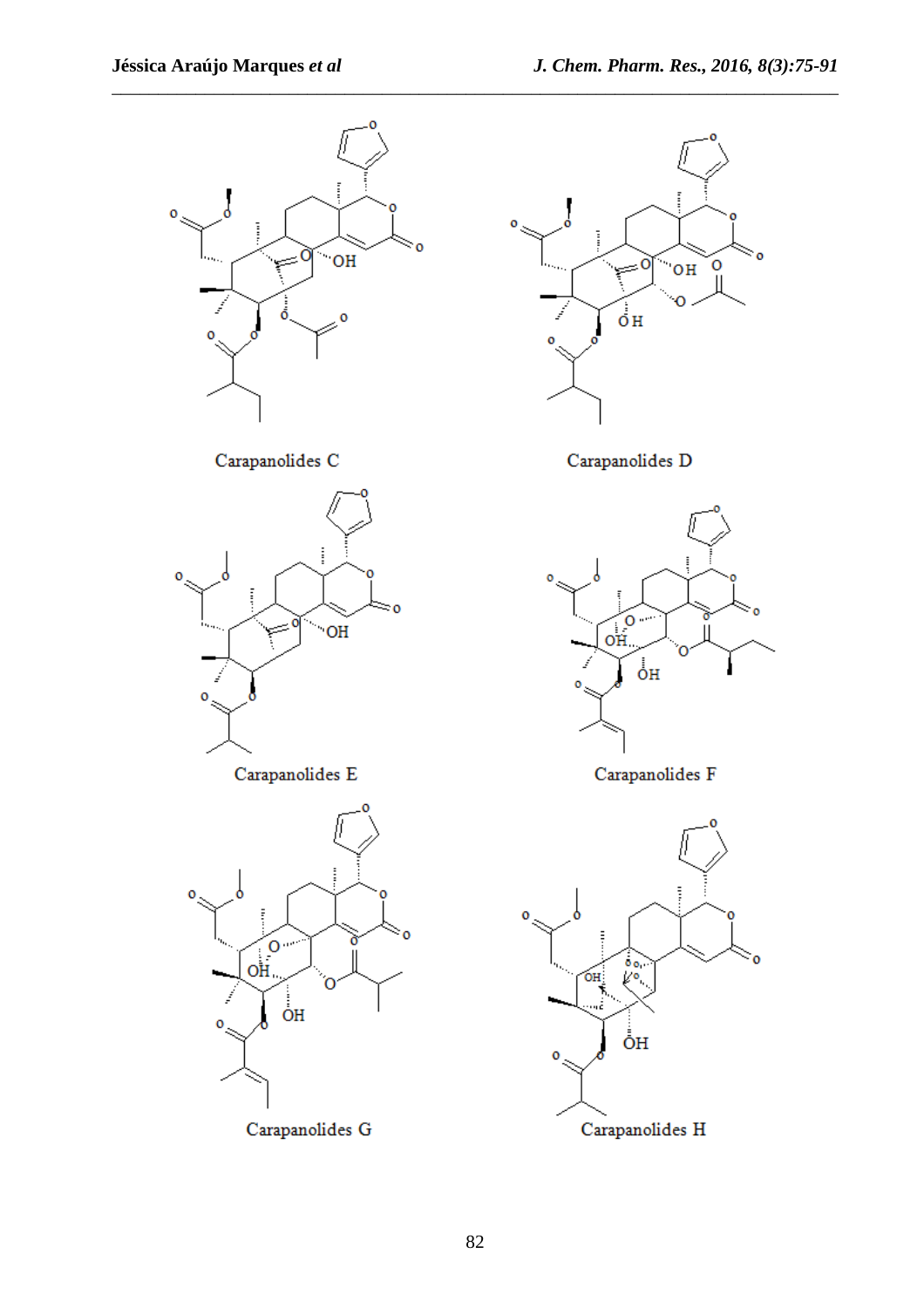





Carapanolides K



Carapanolides J







Carapanolides M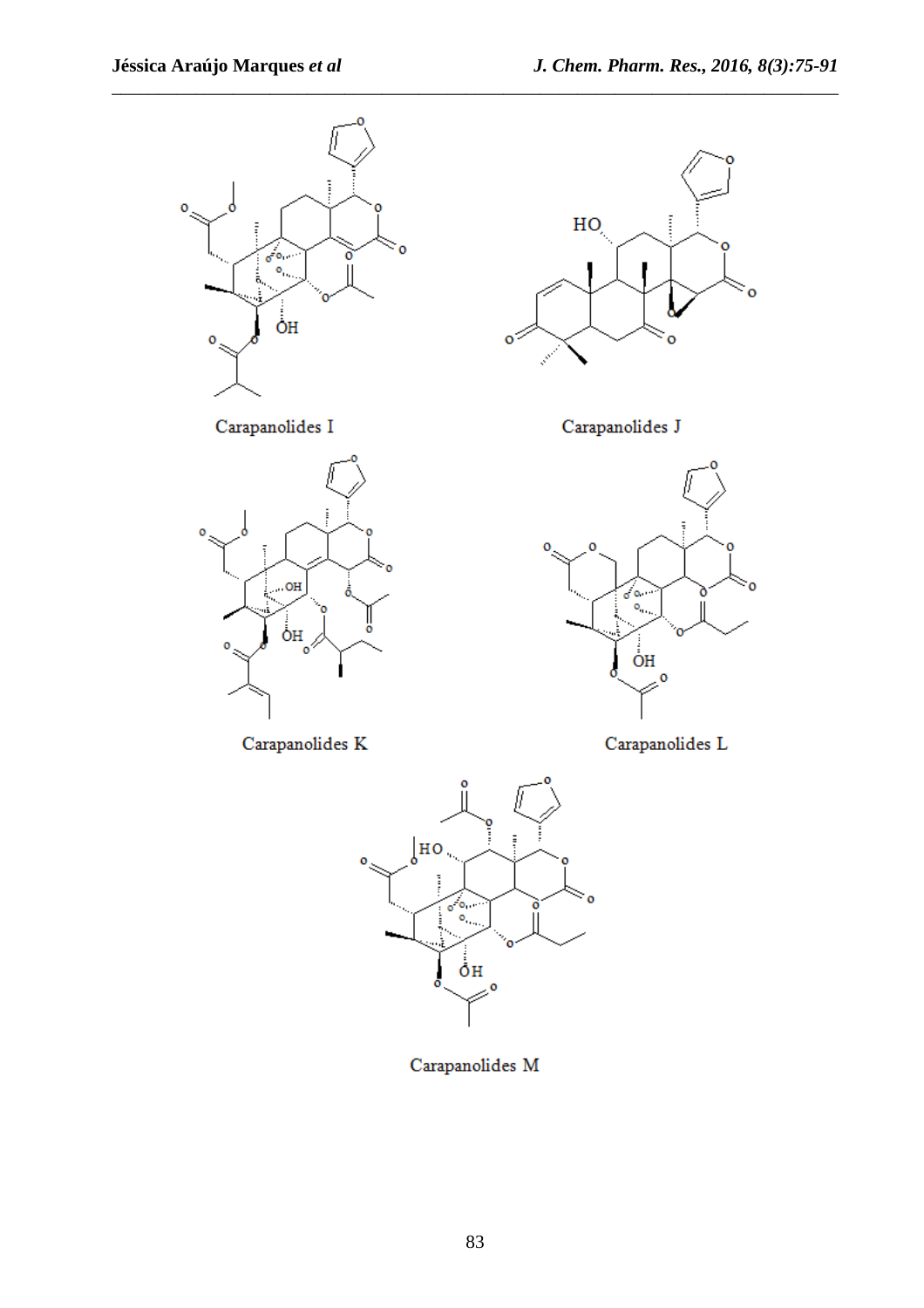

Carapanolideos:

\_\_\_\_\_\_\_\_\_\_\_\_\_\_\_\_\_\_\_\_\_\_\_\_\_\_\_\_\_\_\_\_\_\_\_\_\_\_\_\_\_\_\_\_\_\_\_\_\_\_\_\_\_\_\_\_\_\_\_\_\_\_\_\_\_\_\_\_\_\_\_\_\_\_\_\_\_\_

 $N: R1 = OAc, R2 = 2-methylpropanoyl$  $O: R1 = OH, R2 = 2-methylpropanoyl$  $P: R1 = OH, R2 = propanoyl$  $Q: R1 = H, R2 = propanoyl$ 

Structura of Carapanolides N, O, P and Q.





Structure of Carapanolides R and S.





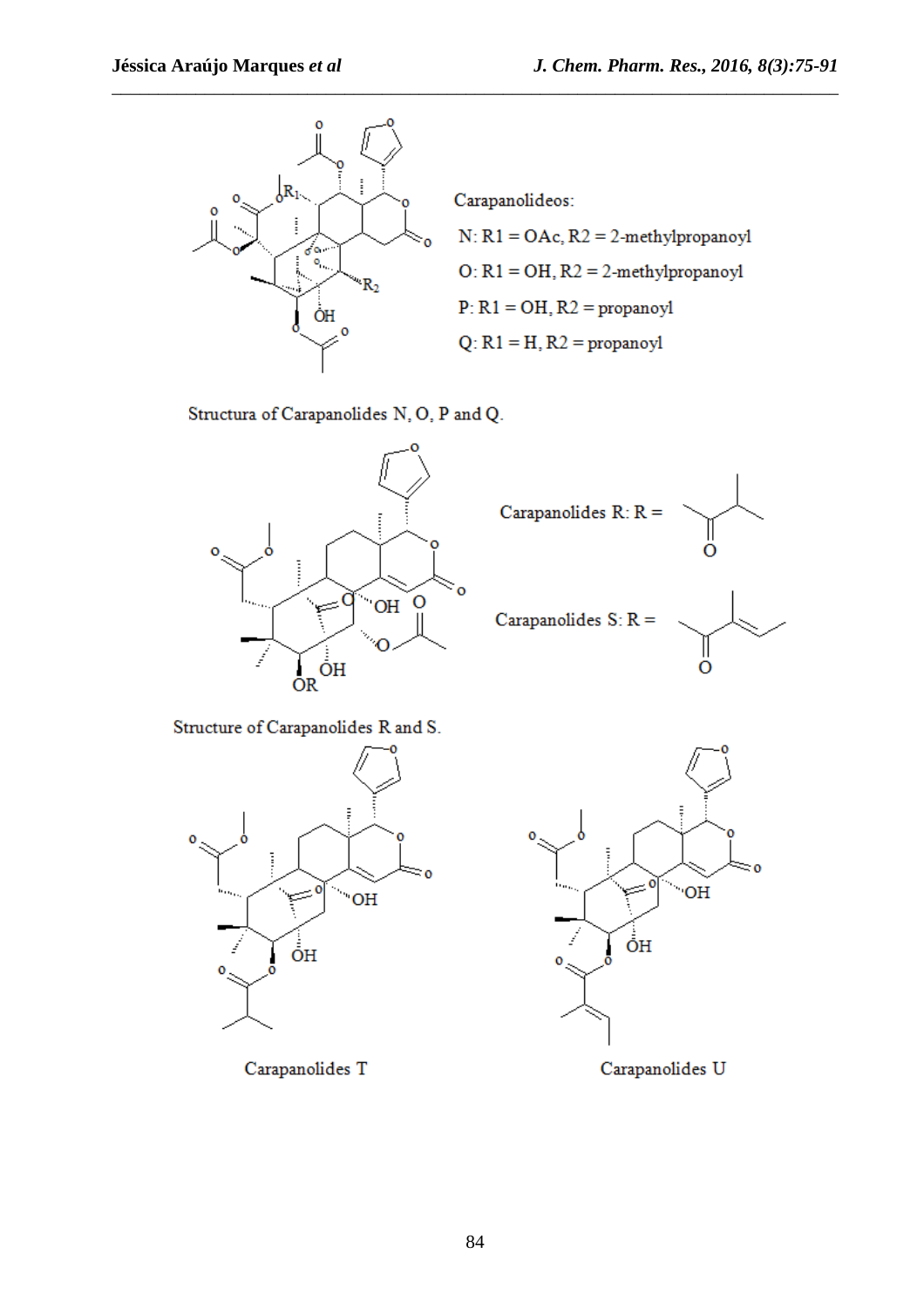

Andirolides A

ö

ll<br>o

.<br>o

 $\overline{O}$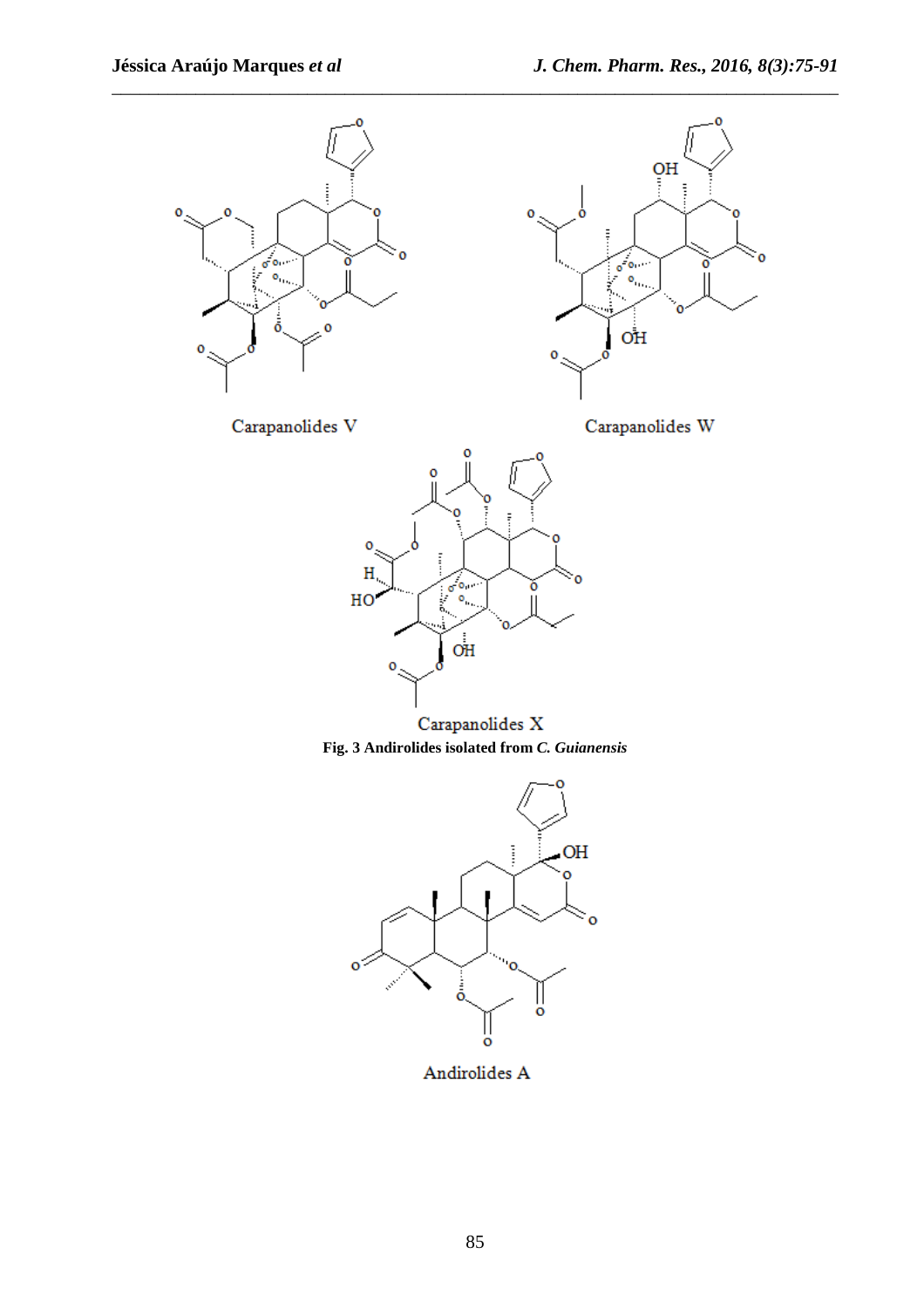

Andirolides  $B: R = Ac$ 

Andirolides  $C: R = COCH(CH3)2$ 



Structure of Andirolides B, C and D.



Andirolides F:  $R = \Delta 14$ , 15 - ene

Structure of Andirolides E and F.





Andirolides G

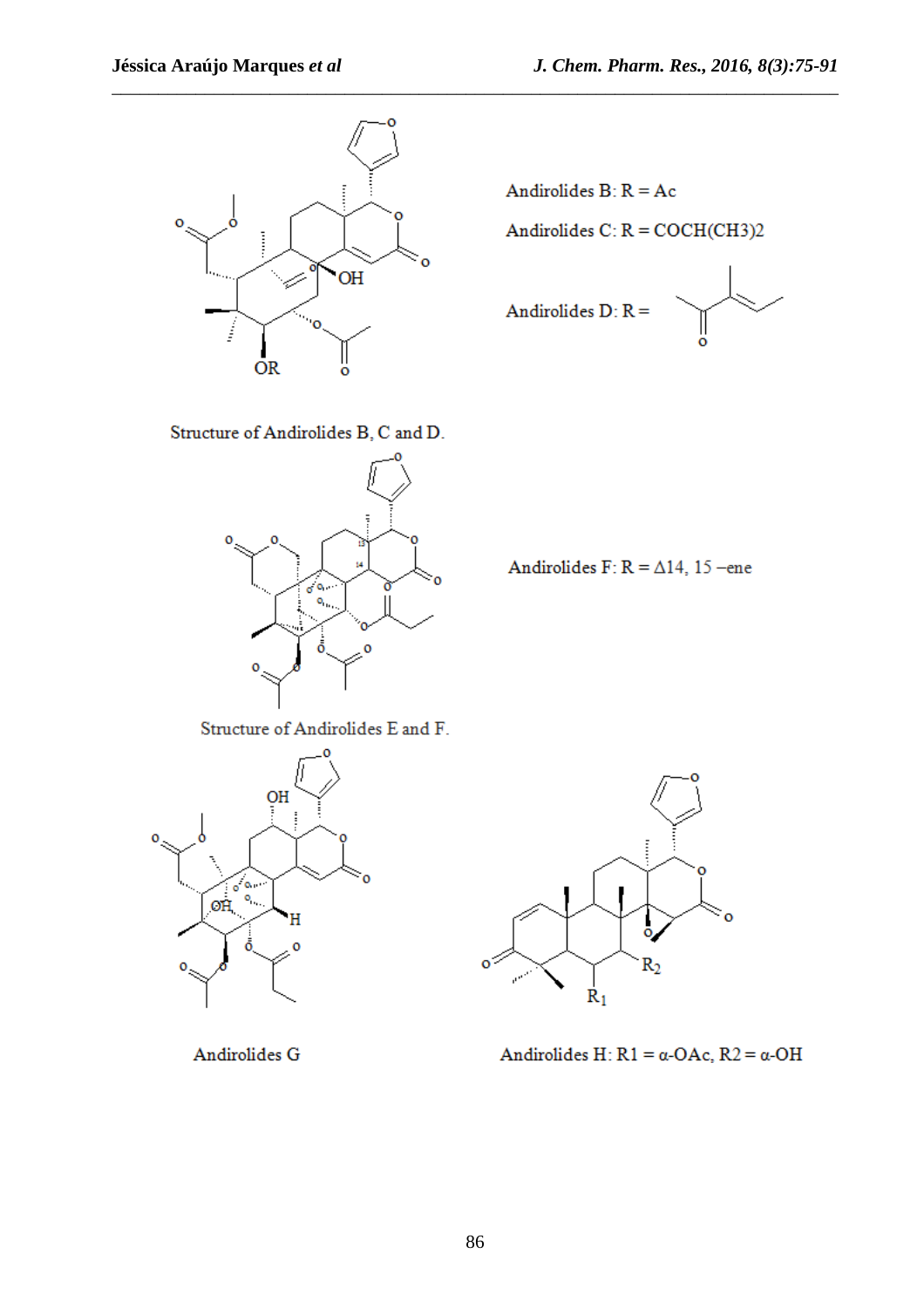

Andirolides I, 1α, 2α-epoxy



Andirolides K



Structure of Andirolideos L and M.

Andirolides  $L\colon R = Tig$ 

Andirolides  $M: R = COCH(CH3)2$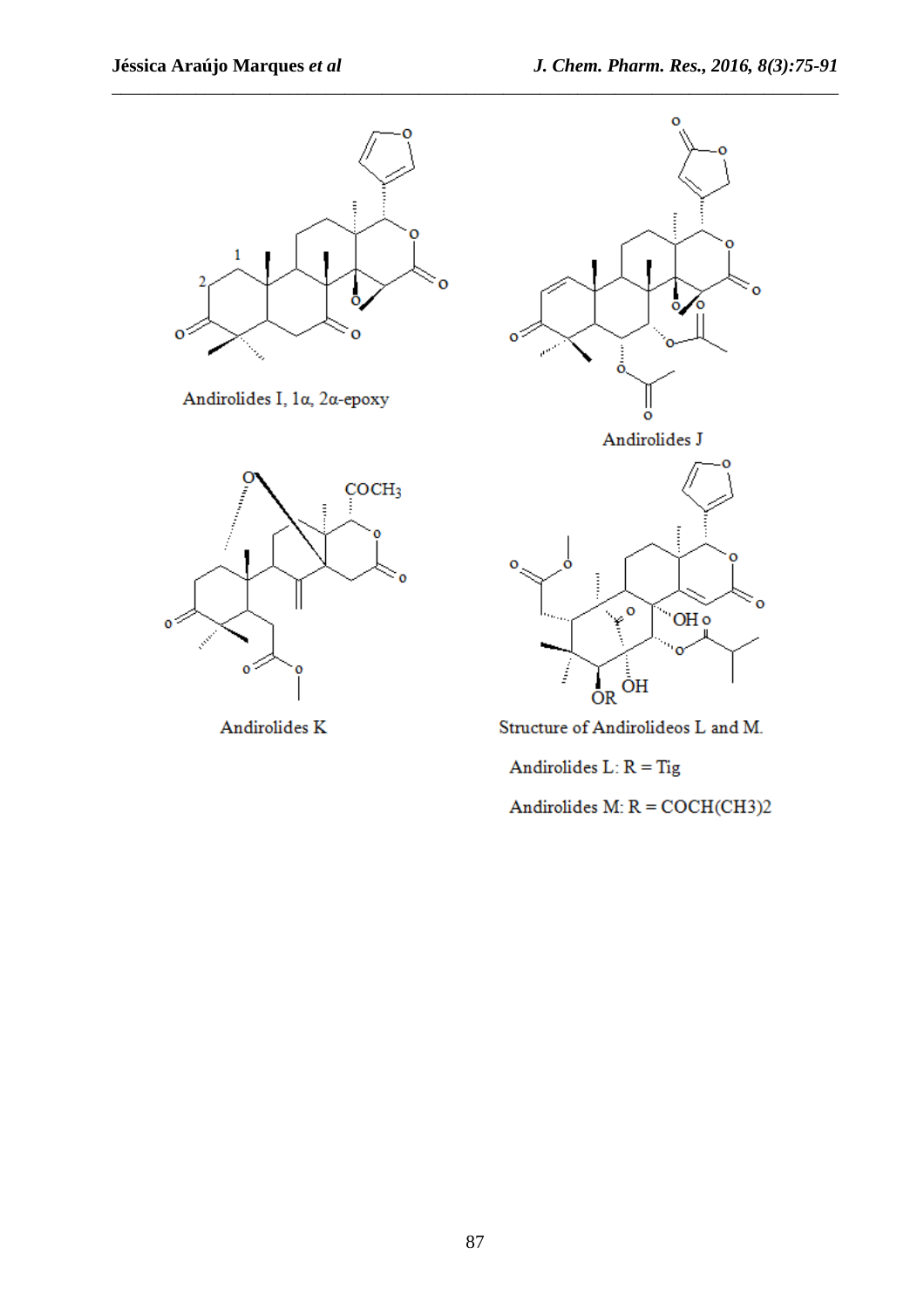





Structure of Andirolides O and P.

Andirolides  $O: R = Ac$ 

Andirolides  $P: R = H$ 



Andirolides Q





Andirolides R



Andirolides T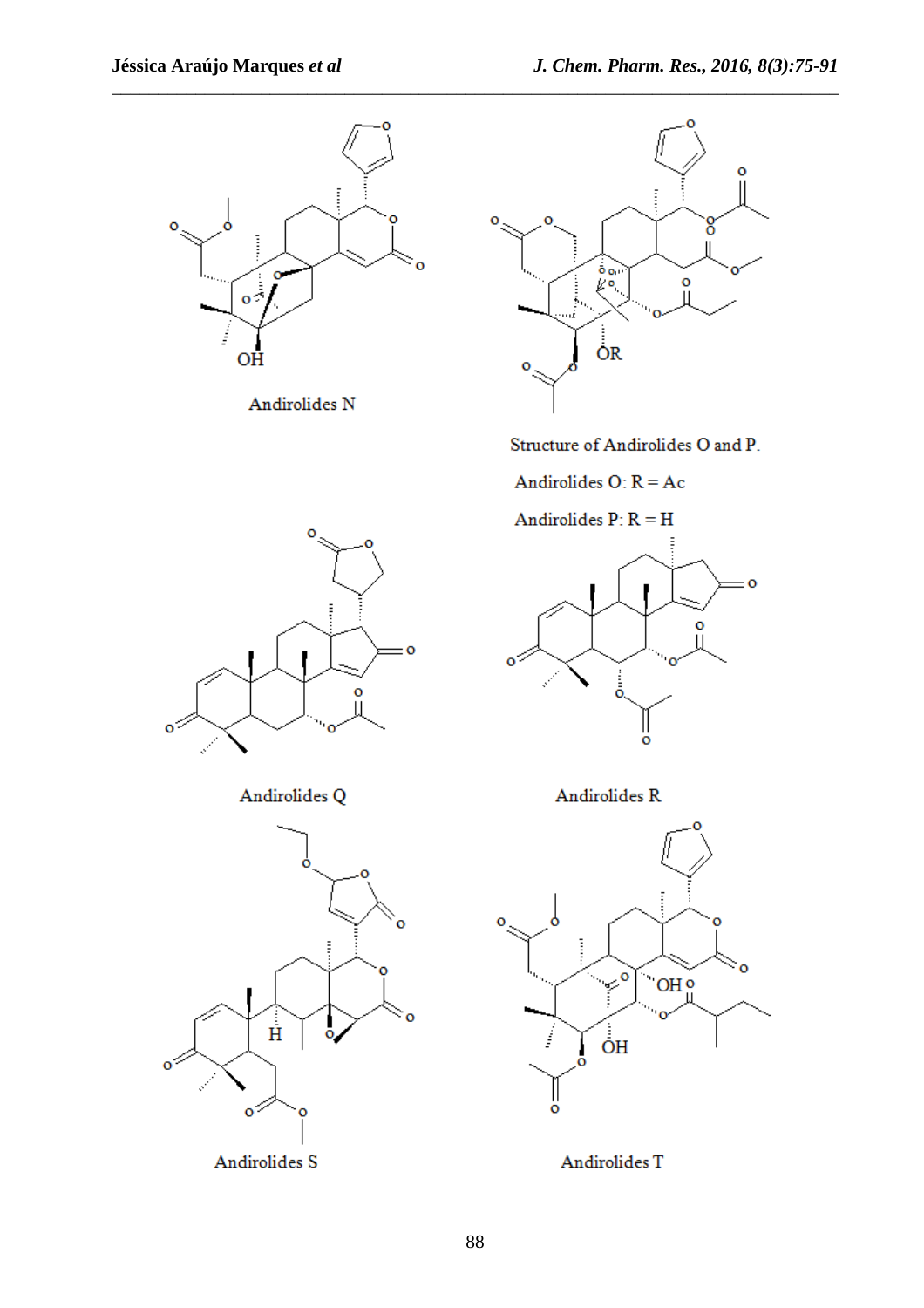

**Fig. 4 Guianolides isolated from** *C. Guianensis*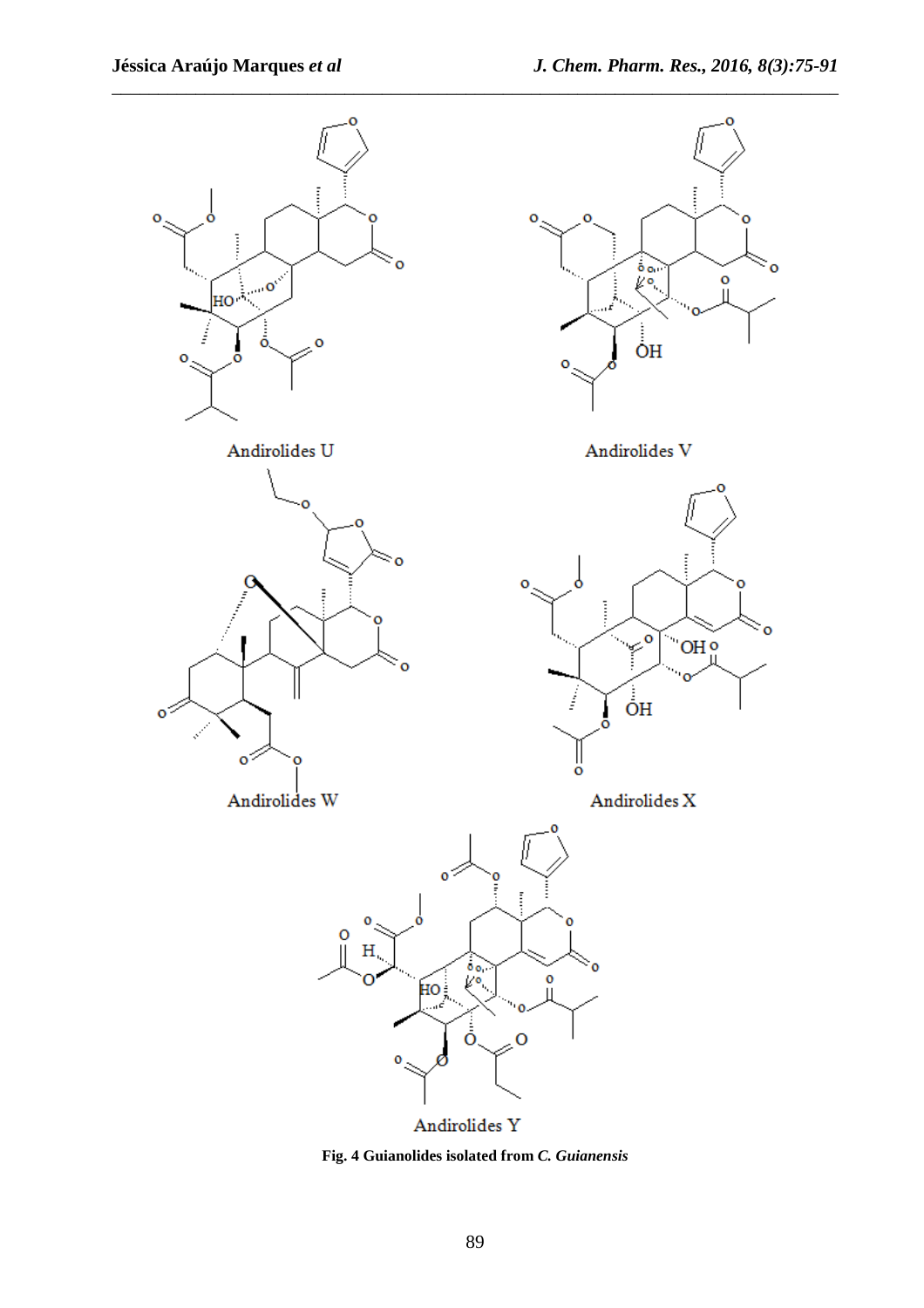

**CONCLUSION** 

\_\_\_\_\_\_\_\_\_\_\_\_\_\_\_\_\_\_\_\_\_\_\_\_\_\_\_\_\_\_\_\_\_\_\_\_\_\_\_\_\_\_\_\_\_\_\_\_\_\_\_\_\_\_\_\_\_\_\_\_\_\_\_\_\_\_\_\_\_\_\_\_\_\_\_\_\_\_

This review had been compiled the most diverse works that described several biological tests, in order to identify different pharmacological activities attributed to the "Andiroba" oil. Such information not only testify or not the folk medicine.

Therefore, had been observed that tetranortriterpenoids are promising molecules in several treatments, presenting a growing need for further studies, these being applied to biological assays.

#### **REFERENCES**

[1] K Martins*et al*., *Gene Mol Bio.*,**2011**, 35, 818-826.

[2]AA Loureiro;MF Silva;JC Alencar, *Boletim de Pesquisa*,**1979**, 1, 245.

[3]IDKFerraz; JLCCamargo; PTMSampaio, *Acta Amazonica*,**2002**, 32(4), 647-661.

[4]J Bauch; O Dünisch,*IAWA Journal*,**2000**, 21, 321-333.

[5]JGSMaia; EHAAndrade,*Quím.Nova*,**2009**, 32(3), 595-622.

[6]MLA Hammer; EA Johns,*J Ethnopharmacol*,**1993**, 40, 53-75.

[7]M Ferrari,Obtenção e aplicação de emulsões múltiplas contendo óleos de andiroba e copaíba, (Dissertação de Mestrado) Faculdade de Ciências Farmacêuticas de Ribeirão Preto, Universidade de São Paulo, Ribeirão Preto,**1998**, 147f.

[8]C Penido; FPConte; MSSChagas*et al.,Inflam. Res*,**2006**, 55(11), 457-464.

[9]M De Fátima Chamma,*T&C Amazônia*,**2007**, 5(11), 59-63.

[10] MPOFarias; DP Sousa; AC Arruda *et al.*, *ArqBrasMedVetZootec*,**2009**, 61(4), 877-882.

[11]HA Miot*et al.*, *Ver InstMedTrop S Paulo*, **2004**, 46(5), 253-256.

[12] FAMendonça; KF Silva; KKSantos*et al.*,*Fitoterapia*,**2005**, 76(7), 629–636.

[13] C Penido; FPConte; SS Chagas*et al.*,*Inflam. Res*,**2005***,*54, 295–303.

[14] C Penido; KA Costa; MF De Souza Costa*et al.*, *IntImmunopharmacol*,**2006**, 6(2),109-121.

[15] NTBoufleuer,Aspectos ecológicos da andiroba (*Carapa guianensis*AubletMelicaceae): subsídios para o manejo. Dissertação (Mestrado em Ecologia e Manejo de Recursos Naturais). Universidade Federal do Acre, Rio Branco,**2004**, 90p.

[16] JH Costa-Silva; MMALyra; CR Lima*et al.*, *Acta Farm. Bonaerense*,**2006**, 25(3), 425.

[17]OSCNeves; DDSBenedito; RVMachado*et al.*, *Rev Árvore*,**2004**, 28(3), 343-349.

[18] MRRTappin; MJ Nakamura; AC Siani*et al.*,*J Pharma Biomed Anal*, **2008**, 48(4), 1090-1095.

[19]T Inoue;Y Nagai; A Mitooka*et al.*, *Tetrahedron*,**2012**, 53(49), 6685–6688.

[20] TInoue;Y Matsui;T Kikuchi*et al.*, *Fitoterapia*, **2014**, 96, 56-64.

[21] YMatsui;T Kikuchi; T Inoue*et al.*, *Molecules*,**2014**, 19, 17130–17140.

[22] TInoue; Y Matsui; T Kikuchi*et al.*, *Tetrahedron*, **2015**, 71, 2753–2760.

[23] TMiyake;S Ishimoto; NIshimatsu*et al.*, *Molecules*,**2015**, 20(11), 20955-20966.

[24] Y Tanaka; T Yamada;Y In *et al.*, *Tetrahedron*,**2011**, 67(4), 782–792.

[25] Y Tanaka; A Sakamoto;T Inoue*et al.*, *Tetrahedron*,**2012**, 68(18), 3669–3677.

[26] ASakamoto;Y Tanaka; T Inoue*et al.*,*Fitoterapia*,**2013**, 90, 20–29.

[27] A Sakamoto;Y Tanaka;T Yamada*et al.*, *Fitoterapia*,**2015**, 100, 81-87.